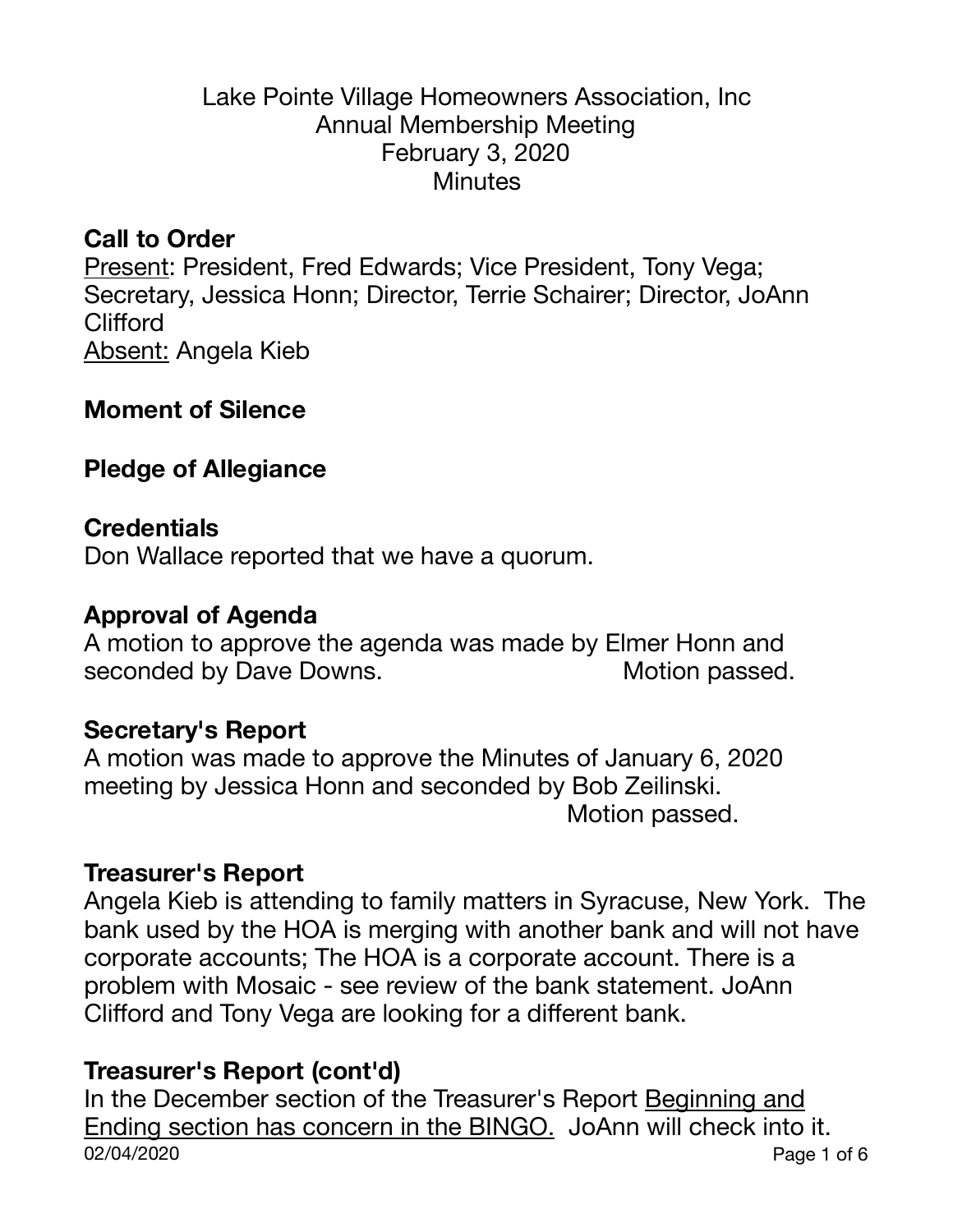A motion to accept the report of the Treasurer was offered by JoAnn Clifford and seconded by Roberta Kirby. Motion passed.

# **Election**

There are five positions on the Board and five candidates. President Fred Edwards call three separate times for floor nominations. A motion was made to accept the five candidates by Jerry Newberry and seconded by Marilyn Edwards.

 Motion passed.

# **President's Report**

1. Dance Committee is requesting \$1200.00 to pay for next year's New Year's Eve band. A motion was made to accept the request to fund the band by Verlie Farrell.

JoAnn Clifford *Called a Point of Order* and said the Board should have discussed it before bringing it to the membership.

Discussion: Dave Downs, Activities Chairman, mentioned that the entire budget is usually approved and some activities don't end up needing all they anticipated. The budget works as an umbrella covering all and can support, sometimes, things that needed but not anticipated.

The President said they would continue this issue at the next BOD meeting.

2. Terrie Schairer has redesigned the process to reserve the Clubhouse activities.

In the past process the user/renter didn't always complete the process by returning the okayed paperwork to Terrie, (some never did get back to her) and then the renter might show up when someone else would have the use of the room or vice versa.

The new procedure is: FIRST - renter contacts Terrie and determines if there is an open date. When a date is acceptable to the renter then he or she goes to office and asks Sherry Briggs for the paperwork. The person who wants to reserve the clubhouse fills it out, Sherry gets the deposit, then she calls Terrie to confirm the reservation.

Just start by calling Terrie - begins in March 01, 2020. Can be quick the sooner Terrie is contacted the sooner the process is completed.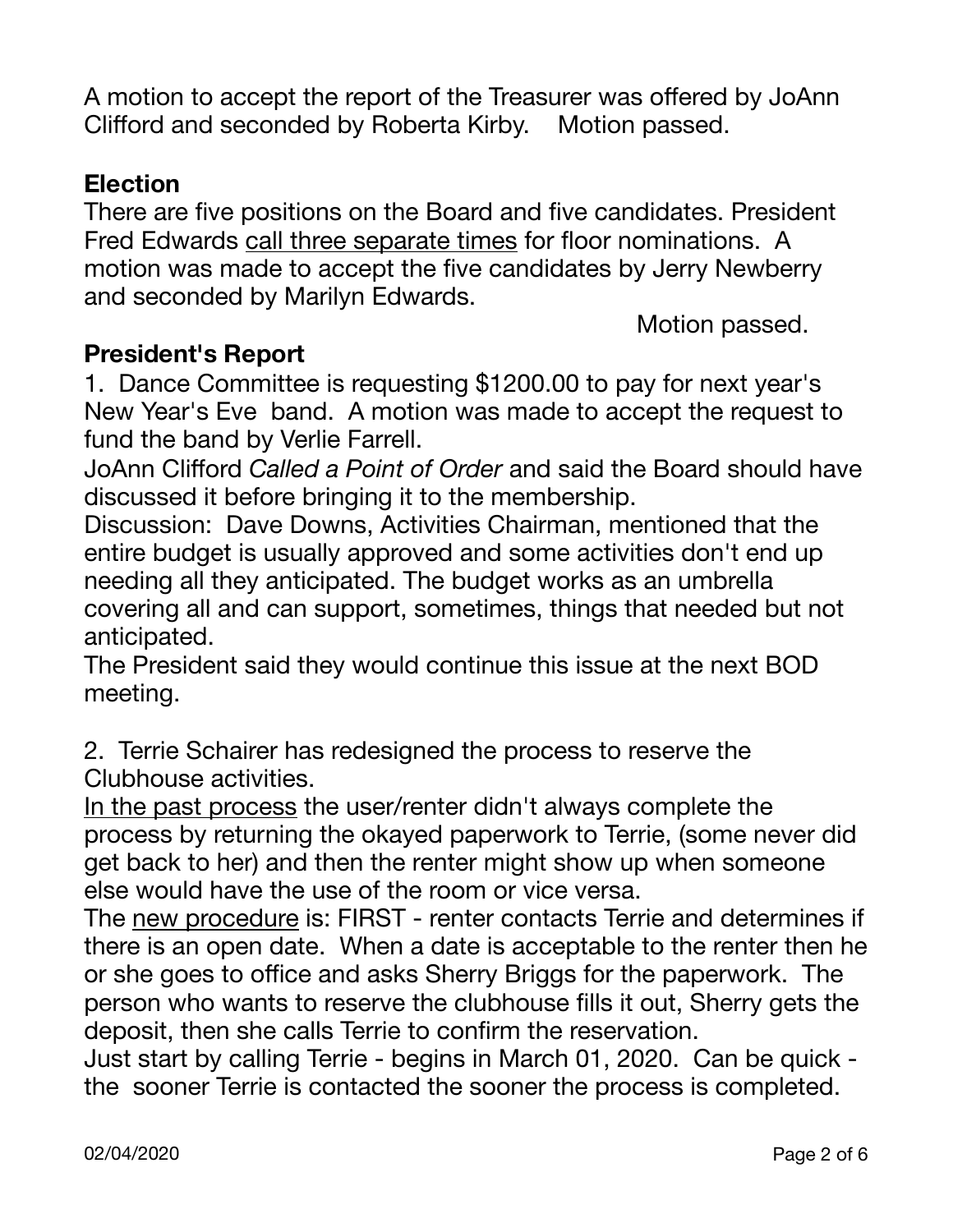# **President's Report (cont'd)**

President Edwards commented on how well people work together in sharing the clubhouse.

3. JoAnn Clifford mentioned talking with Angela. Angela has decided to resign. Tomorrow, JoAnn will be able to be the second signer on the account. Fred said JoAnn will become a board member questioned that if that - then why not have her run for the board this evening, on the list of candidates?

Angela (out of state) had not written her resignation.

Dave Downs brought up the fact that only the executive board members can be signers, according to 723. President wished to table the issue, speak at next board meeting later this month.

A motion was made by Dave Brady to have President Fred Edwards to be the second signer (until JoAnn Clifford is able to assume the position); Sandy Fader seconded the motion. 

 Motion passed.

4. Pam Hanvik clarified the County Ordinance regarding house numbers three inches high and reflective if possible. "Who has purchased the numbers?" A good number of hands went up approximately 40%. Sherry has additional pamphlets regarding the ordinance..

5. Discussion about increase the dues from \$15.00 to \$20.00. Many years since they were changed - 2012? 1997? JoAnn and Tony Vega will be looking for a new bank tomorrow. Possible reasons for increase:

Our bank balance is decreasing,

Haven't increased in many years,

Pam Hanvik makes a motion to increase dues from 15-20; seconded by Roberta Kirby. Motion passed.

# **President's Report (cont'd)**

6. FMO efforts

Owners - corporations/owners want to do many things that ar problematic for individual residents. They lobby in Tallahassee while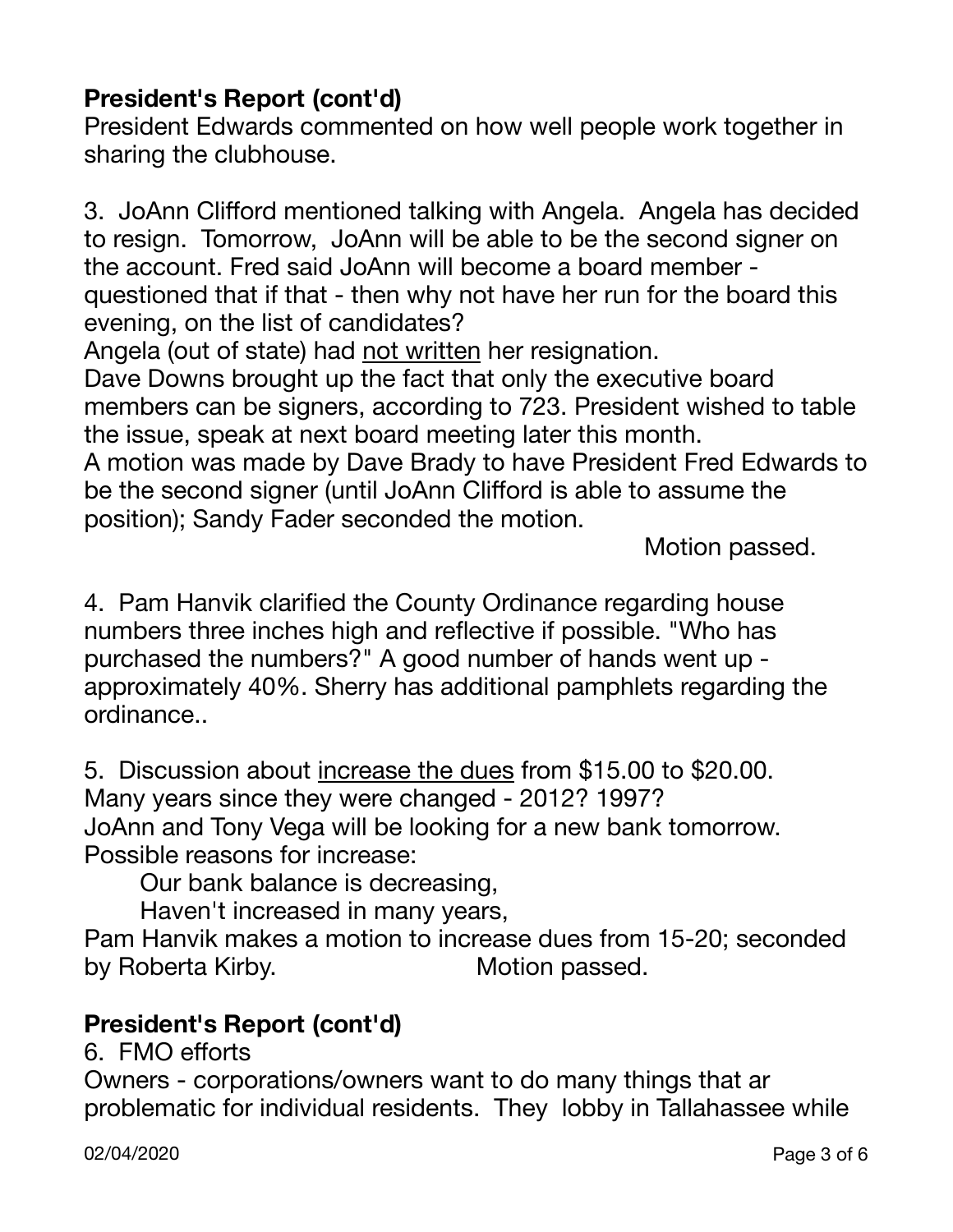FMO also lobbies against owners efforts. They also want to remove some of the processes that protect residents - do away with prospectus some of the rules trying to be made by owners, raise rents - sometimes exorbitantly.

7. Rosa Ayersman mentioned that in the new Pointe of View lists 14 new homeowners plus a list of four others. Encouraged other residents to greet new neighbors.

# **Activities Committees**

Chairman, Dave Downs.

Billiards - pancake breakfast last month, 84 people attended.Did well and put money in the Activities account.

Billiards are now coed. Also the Cal Lee Tournament, 2/21 Open to all in the park.

Elly Strahl - Hot dog lunch this Friday - \$5/ticket; 101 people so far. Rain out - may end up in clubhouse.

Decorations. Monies used for trophies and more. Plaques for Bocce Sign up for lottery (through 2/29) for Shuffleboard Tournament - 3/7, 9:30am Pizza party - \$5.00 - for all in the park; starts around noon.

Betty Horn - Potluck, third Thursday of each month. Bring a dish to share. Eat at 5:00pm No sign up sheet. Open to all. Holiday dinners. Great turnout. The office helped out with Christmas Dinner. Easter Dinner on 4/ 12,/2019 ham dinner at 4:00pm. \$8.00 everyone is invited.

Diane Wrase - 2/9 Singsperation. 2/16 the Baked Potato Dinner, open to all.

Solveig Barnes - water aerobics - on hiatus for weather - January… maybe February. MARCH will be better. 10:30am- MWF Line dancing - Thursdays - 3-4pm

Debbie King thanks for dinner attendanc in January. Thanks to all for their work.. Next event, on Mar. 8 we have a Strawberry Shortcake Social - 2-4pm Tickets on sale at coffee hour. \$4.00/ticket 02/04/2020 Page 4 of 6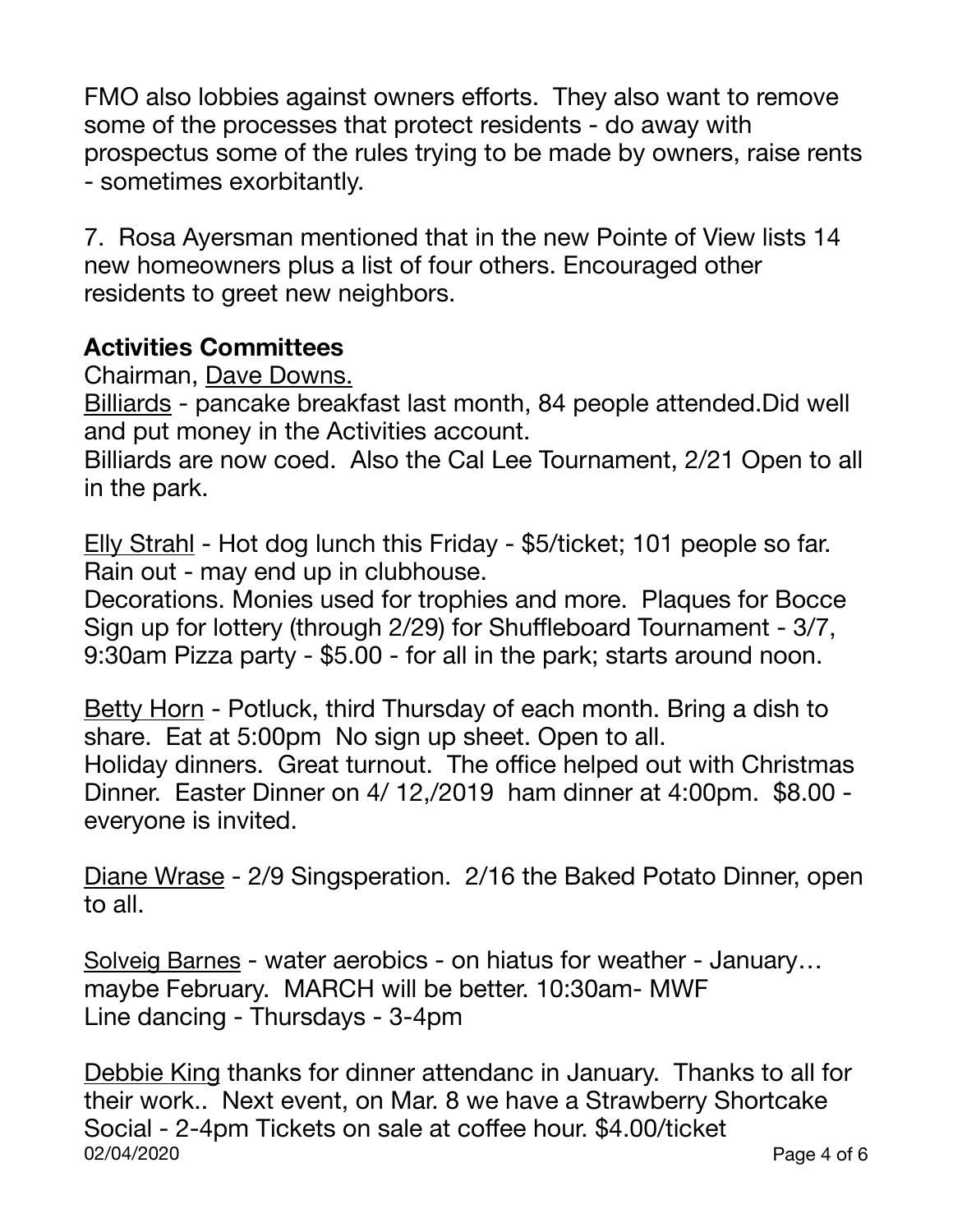3/14 Mulberry City wide yard sale - free - poster to come in library. If you are participating in the carport sale it will help you if you register. There will be instructions in the library on how to register. you You can also contact me and I can help you register.

Judy Cameron - Dance Committee. Past January Dance - 92 people came and our Fashion Show had 86 people attend. 2/15 - February - Leapin' Leap Year with Karl Sapp. \$8.00/person When we dress up for dances we want you to know that we pay for our clothes and AAAAA- it doesn't come from ticket money.

Barbara Bieronski - resident vampire! ONE BLOOD 21 people came to last drive - next one is on 2/15 from 8-12pm Blood Drive. National shortage of blood - Please consider giving. There will be long sleeved T shirts and a \$10.00 e card for donating.- not limited to online use.

Lori Zielinski - On 2/8 - Party at the Village-Neal and Pray? two bands, 21 Sons 7:00pm til whenever.

Tony Vega -Public Announcements- Pool Area, Jacuzzi, clubhouse no vaping or e-cigarettes - no smoking - same rules as with regular cigarettes, etc. Thank you.

JoAnn Clifford - If we can have a quorum next month, 3/2 HOA meeting, the Dance Committee needs quorum for their expenses band, etc. They are coming to the meeting to ask for ok with their budget..

Rosa Ayersman - SPEEDING - Rosa would like to ask for a committee to address the problem of SPEEDING in the park. We would like to work *on getting speed bumps.* Other developments have speed bumps. Maybe get Sun Community or HOA to pay for the speed bumps, especially straight stretches. Would like a discussion about it. President Edwards said that Mrs. Ayersman should prepare a plan to bring to the board where it will be discussed.